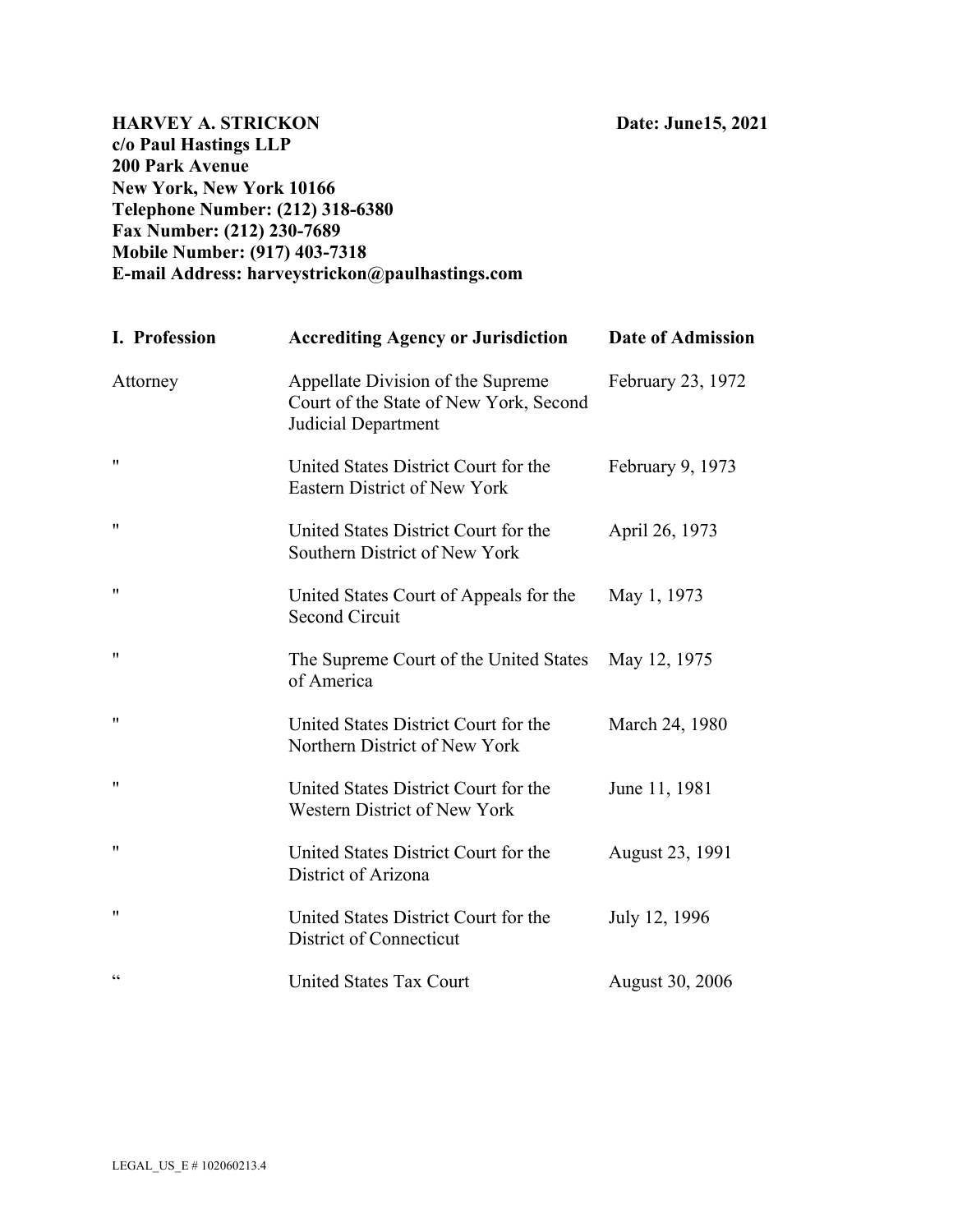| <b>II. Professional Organizations:</b>                | Date of<br><b>Admission</b> | <b>Active/Inactive</b> |
|-------------------------------------------------------|-----------------------------|------------------------|
| <b>American Bar Association</b>                       | 1972                        | Active                 |
| The Association of the Bar of the City of New York    | 1973                        | Active                 |
| The Association of Commercial Finance Attorneys, Inc. | 1982                        | Active                 |
| <b>New York Law Institute</b>                         | 1982                        | Inactive               |
| <b>Bankruptcy Lawyers Bar Association</b>             | 1982                        | Inactive               |

#### **III. General Professional Experience:**

*Paul Hastings LLP*, f/k/a Paul, Hastings, Janofsky & Walker LLP, Partner, February 1991 -- January 1997; Of Counsel, February 1999 -- present. Member and former head of New York office Creditors' Rights and Bankruptcy Group. Extensive experience in all aspects of bankruptcy cases, corporate reorganizations, workouts, foreclosures, UCC enforcement of remedies; general commercial litigation.

*Kaye, Scholer, Fierman, Hays & Handler*, Partner, 1982 -- 1991; Associate, 1980 -- 1982. Associate and partner of and former head of Bankruptcy Department. Representation of creditors, and in particular secured creditors, in all aspects of bankruptcy and insolvency practice; general commercial litigation.

*Moses & Singer*, Associate, 1973 -- 1980. Representation of creditors in all aspects of bankruptcy and insolvency practice; general commercial litigation.

*The Honorable George Rosling, United States District Judge for the Eastern District of New York*, Law Clerk, September 1971 -- August 1973. Assisting in preparation of decisions on civil and criminal motions, civil trials and *de novo* reviews of bankruptcy referees' decisions; case and office management.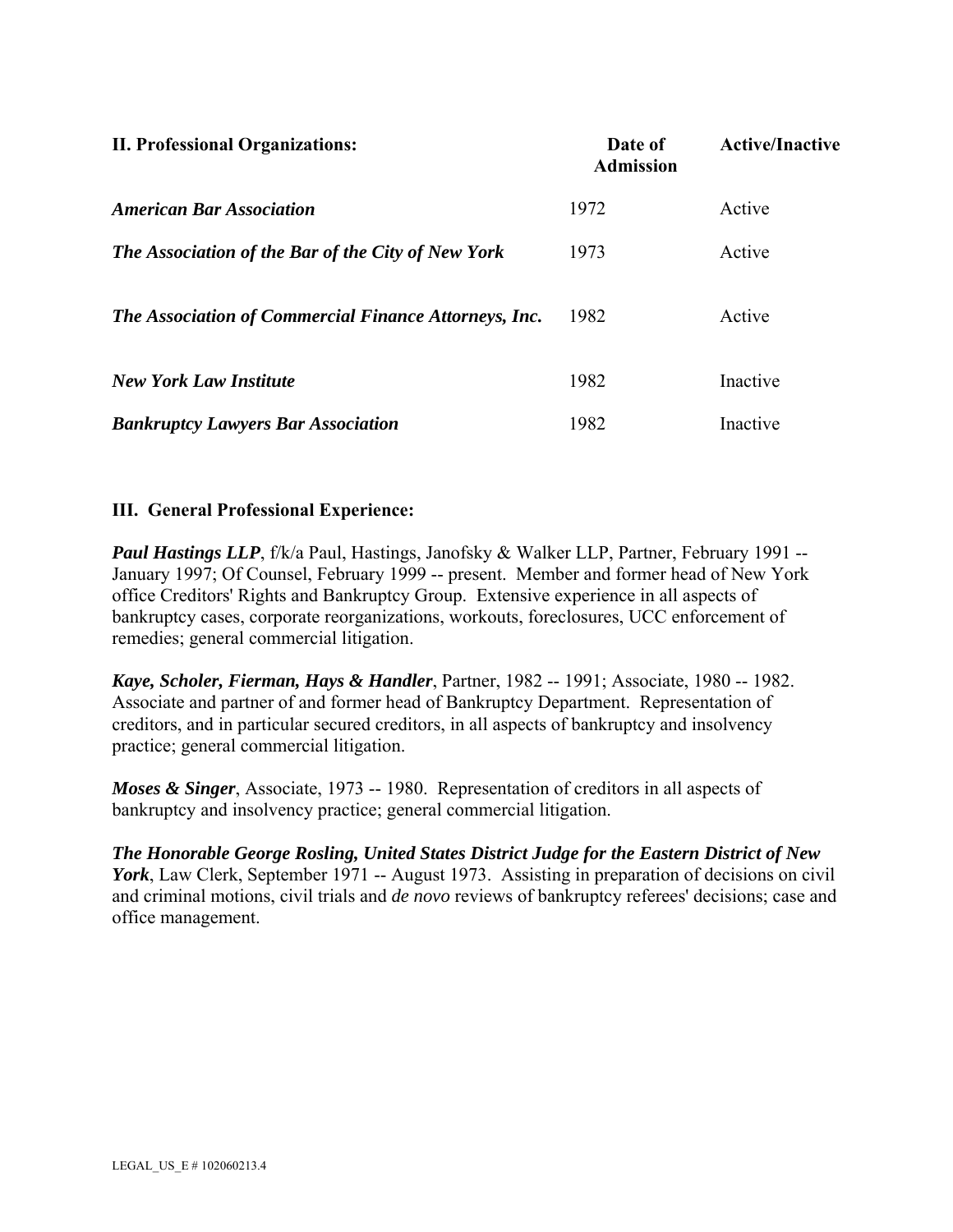## **IV. General Pertinent Experience:**

Since April 30, 1996 I have been on the Mediation Register of the United States Bankruptcy Court for the Southern District of New York. Since September 17, 2003 I have been on the Mediation Register of the United States Bankruptcy Court for the Eastern District of New York. Since April 21, 1999 I have been a member of the Mediation Panel of the United States District Court for the Eastern District of New York. I have mediated some fifty cases, virtually all successfully.

Since 1992 I have been a member, and since 1994 the Chairman or Co-Chairman, of the Complaint Mediation Panel of The Association of the Bar of the City of New York ("NY City Bar"). Membership on the Complaint Mediation Panel must be approved by the Supreme Court of the State of New York, Appellate Division for the First Judicial Department. As a member of the panel I have mediated some fifty disputes between attorneys and clients which are the subject of complaints filed with the Attorney Grievance Committee (formerly the Departmental Disciplinary Committee) for the First Judicial Department. As Chairman or Co-Chairman of the Complaint Mediation Panel, I am responsible for coordinating the program on behalf of the NY City Bar.

## **V. Mediation Training:**

Mediation Training Workshop -- Sponsored by American Arbitration Association on June 7-8, 1993 -- approximately 15 hours.

Mediation in Bankruptcy Cases -- Sponsored by Committee on Bankruptcy and Corporate Reorganization of The Association of the Bar of the City of New York on April 18, 1996 - approximately 2 hours.

# **VI. Pertinent Bankruptcy Training:**

For almost forty-eight (48) years I have represented secured creditors, mortgagees, landlords and equipment lessors in bankruptcy cases across the country and in out of court workouts, mortgage foreclosures, UCC enforcement of remedies and restructurings.

# **VIII. General Pertinent Business or Legal Experience:**

My practice predominantly involves representing secured creditors, mortgagees, landlords and equipment lessors in bankruptcy cases and out of court workouts and restructurings. I have substantial trial and motion practice experience in cases before the bankruptcy courts, federal district courts, U.S. Tax Court and New York state trial courts.

I am currently a member of the Committee on Professional Discipline of the New York City Bar. I served as Chairman of that Committee from 2007-2010 and have been a regular and *ex-officio* member of that Committee for over 25 years. I am a former member of the Committee on Bankruptcy and Corporate Reorganization of the New York City Bar, having served on that committee for approximately twelve years as both an active member and an *ex-officio* member.